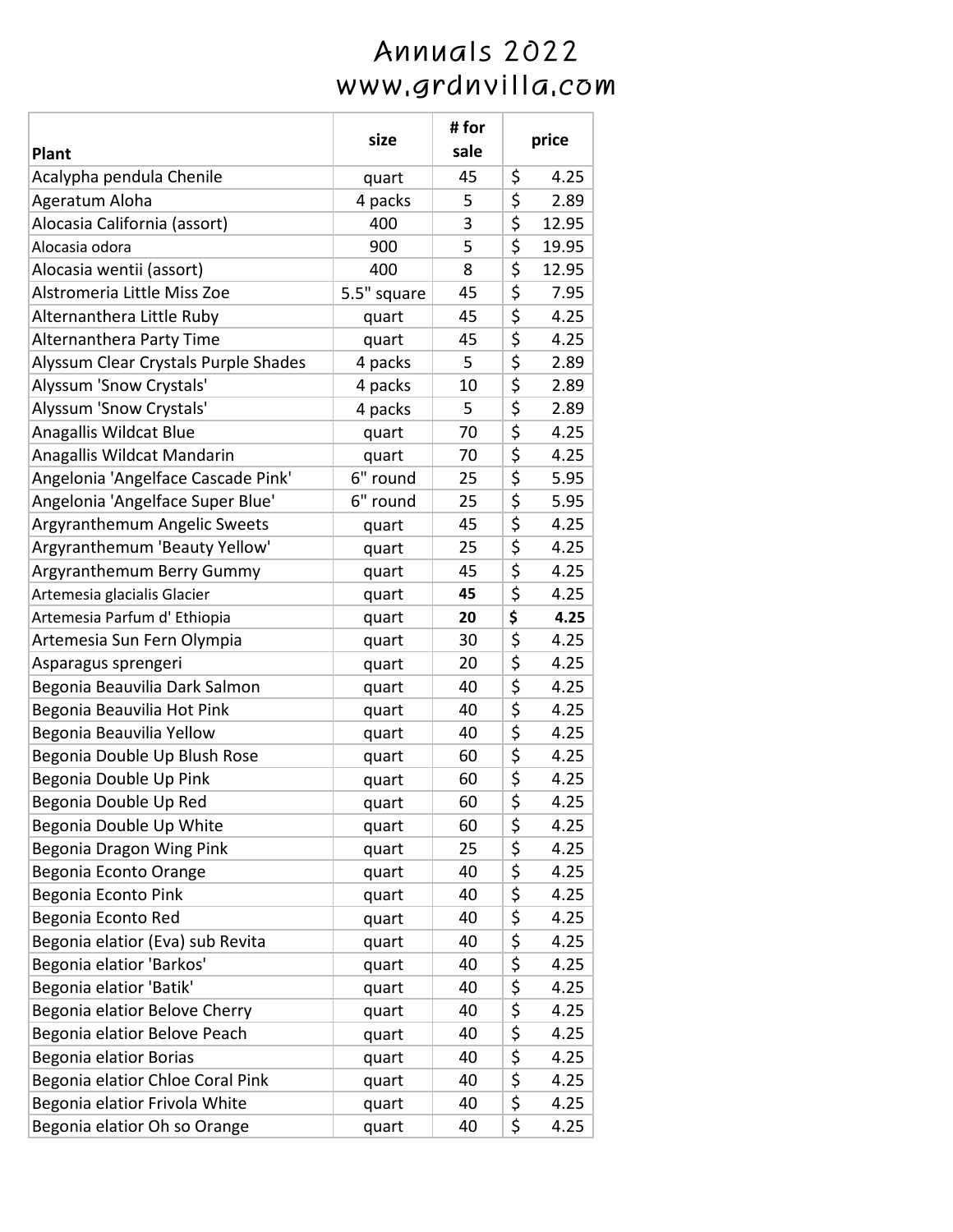| Begonia fib Bada Boom mix               | 4 packs    | 6  | \$<br>2.89  |
|-----------------------------------------|------------|----|-------------|
| Begonia Fragrant Falls Peach            | quart      | 40 | \$<br>4.25  |
| Begonia l'Conia Miss Miami              | quart      | 40 | \$<br>4.25  |
| Begonia l'Conia Miss Monteal - sub Lemo | quart      | 40 | \$<br>4.25  |
| Begonia l'Conia Portofino Citrix        | quart      | 40 | \$<br>4.25  |
| Begonia l'Conia Scentiment Peachy Keen  | quart      | 40 | \$<br>4.25  |
| Begonia rex Escargot                    | quart      | 45 | \$<br>4.25  |
| Begonia rex Fireworks                   | quart      | 45 | \$<br>4.25  |
| Begonia rex 'Gryphon'                   | quart      | 45 | \$<br>4.25  |
| Begonia rex Red Bull                    | quart      | 45 | \$<br>4.25  |
| Begonia solenia 'Apricot'               | quart      | 40 | \$<br>4.25  |
| Begonia solenia Choco Orange            | quart      | 40 | \$<br>4.25  |
| Begonia solenia Dark Pink               | quart      | 40 | \$<br>4.25  |
| Begonia solenia Velvet Red              | quart      | 40 | \$<br>4.25  |
| Begonia solenia Yellow                  | quart      | 40 | \$<br>4.25  |
| Begonia tub 'Illumination mixed'        | quart      | 20 | \$<br>4.25  |
| Begonia tub 'Non Stop Mixed' green leaf | quart      | 30 | \$<br>4.25  |
| Begonia tub 'Non Stop Mocca Bright Ora  | quart      | 30 | \$<br>4.25  |
| Begonia tub Non Stop Mocca Deep Red     | quart      | 30 | \$<br>4.25  |
| Begonia tub 'Non Stop Mocca Pink Shade  | quart      | 30 | \$<br>4.25  |
| Begonia tub Non Stop Mocca White        | quart      | 30 | \$<br>4.25  |
| Begonia tub 'Non Stop Mocca Yellow'     | quart      | 30 | \$<br>4.25  |
| Begonia x hyb bronze leaf Baby Wing Wh  | quart      | 25 | \$<br>4.25  |
| Bidens 'Beezar Funny Honey'             | quart      | 40 | \$<br>4.25  |
| Bidens 'Pop Star'                       | quart      | 75 | \$<br>4.25  |
| <b>Bidens 'Pop Star Red</b>             | quart      | 40 | \$<br>4.25  |
| Brachyscome 'Fresco Candy'              | quart      |    | \$<br>4.25  |
| Bracteantha Mohave Orange               | quart      | 40 | \$<br>4.25  |
| <b>Browallia Endless Flirtation</b>     | quart      | 65 | \$<br>4.25  |
| <b>Browallia Endless Illumination</b>   | quart      | 65 | \$<br>4.25  |
| Caladium H to H Burning Heart           | 8.5" round | 50 | \$<br>14.95 |
| Caladium H to H Clowning Around         | 8.5" round | 50 | \$<br>14.95 |
| Caladium H to H Radiance                | 8.5" round | 50 | \$<br>14.95 |
| Caladium H to H White Wonder            | 8.5" round | 50 | \$<br>14.95 |
| Calceolaria 'Calynopsis Red'            | 6" round   | 48 | \$<br>4.95  |
| Calceolaria 'Calynopsis Yellow'         | 6" round   | 48 | \$<br>4.95  |
| Calibrachoa Calitastic Mango            | quart      | 40 | \$<br>4.25  |
| Calibrachoa Chameleon Cherry Banana     | quart      | 40 | \$<br>4.25  |
| Calibrachoa Superbells Blue             | quart      | 75 | \$<br>4.25  |
| Calibrachoa Superbells Blue Moon Punch  | quart      | 75 | \$<br>4.25  |
| Calibrachoa Superbells Cherry Star      | quart      | 75 | \$<br>4.25  |
| Calibrachoa Superbells Coral Sun        | quart      | 75 | \$<br>4.25  |
| Calibrachoa Superbells Dreamsickle      | quart      | 75 | \$<br>4.25  |
| Calibrachoa Superbells Evening Star     | quart      | 75 | \$<br>4.25  |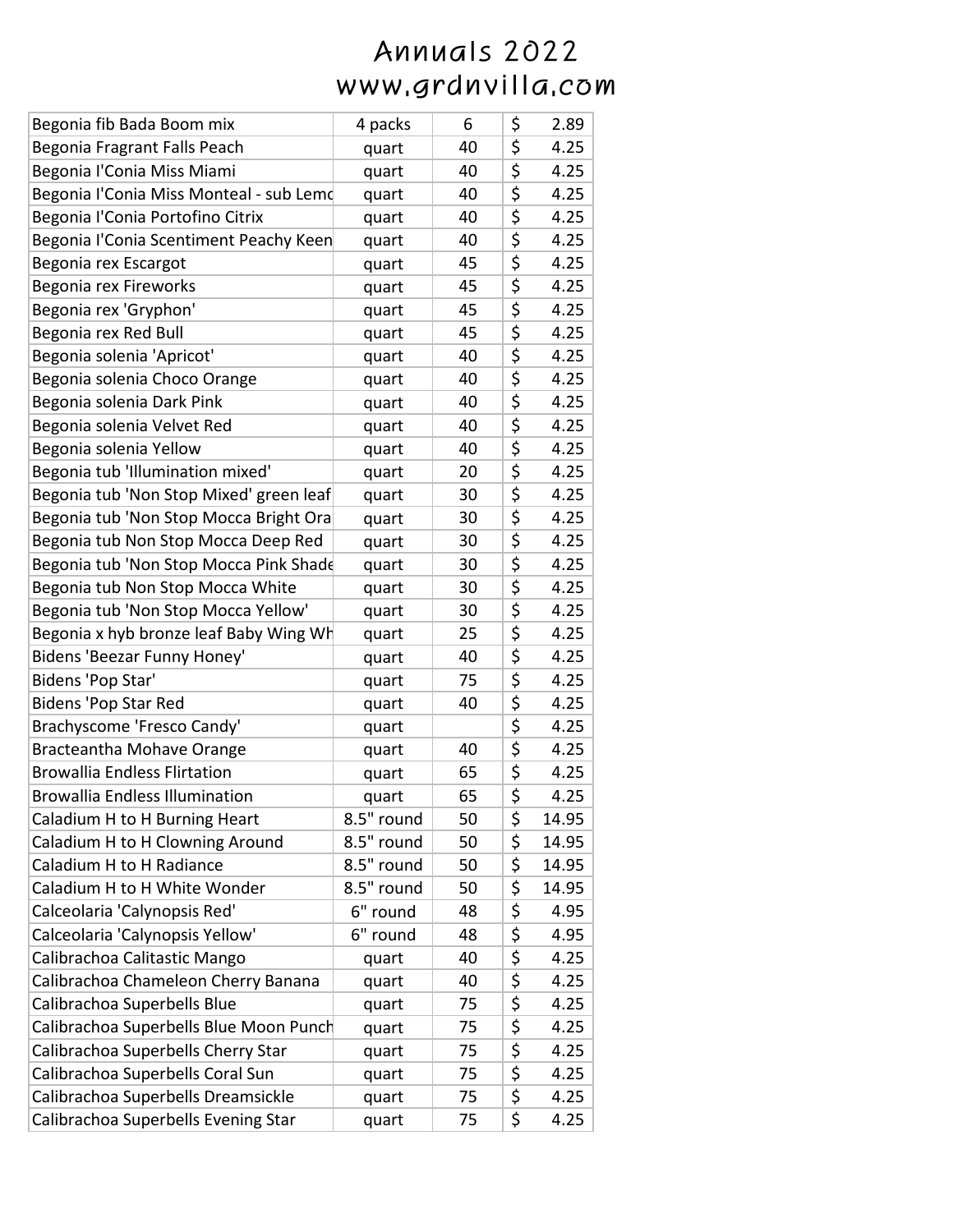| Calibrachoa Superbells Holy Moly        | quart       | 75  | \$<br>4.25 |
|-----------------------------------------|-------------|-----|------------|
| Calibrachoa Superbells Holy Smokes      | quart       | 75  | \$<br>4.25 |
| Calibrachoa Superbells Lemon Slice      | quart       | 75  | \$<br>4.25 |
| Calibrachoa Superbells Over Easy        | quart       | 75  | \$<br>4.25 |
| Calibrachoa Superbells Plum             | quart       | 75  | \$<br>4.25 |
| Calibrachoa Superbells Pomegranite Pun  | quart       | 75  | \$<br>4.25 |
| Calibrachoa Superbells Red              | quart       | 75  | \$<br>4.25 |
| Calibrachoa Superbells Tangerine Punch  | quart       | 75  | \$<br>4.25 |
| Calibrachoa Superbells Tropical Sunrise | quart       | 75  | \$<br>4.25 |
| Calibrachoa Superbells Yellow           | quart       | 75  | \$<br>4.25 |
| Calla Alaska                            | 6" round    | 22  | \$<br>5.95 |
| Calla Buffalo                           | 6" round    | 22  | \$<br>5.95 |
| Calla Dallas                            | 6" round    | 22  | \$<br>5.95 |
| Calla Nashville                         | 6" round    | 22  | \$<br>5.95 |
| Calla Paco                              | 6" round    | 22  | \$<br>5.95 |
| Calla Picasso                           | 6" round    | 22  | \$<br>5.95 |
| Calla Qatar                             | 6" round    | 22  | \$<br>5.95 |
| Calla Red Charm                         | 6" round    | 22  | \$<br>5.95 |
| Calylophus Ladybird Lemonade            | quart       | 65  | \$<br>4.25 |
| Calylophus Ladybird Sunglow             | quart       | 65  | \$<br>4.25 |
| Canna Angel Martin                      | cl400       | 25  | \$<br>7.95 |
| Canna Cannova Bronze Leaf Orange        | 5.5" square | 35  | \$<br>5.95 |
| Canna Cannova Bronze Leaf Scarlet       | 5.5" square | 35  | \$<br>5.95 |
| Canna Cannova Lemon                     | 5.5" square | 35  | \$<br>5.95 |
| Canna Phaison                           | cl400       | 22  | \$<br>7.95 |
| Carex 'Amazon Mist'                     | quart       | 40  | \$<br>4.25 |
| <b>Carex Toffee Twist</b>               | 6" round    | 40  | \$<br>5.95 |
| Carnivourous mix                        | 4" round    | 45  | \$<br>5.95 |
| Castor Beans Carmencita (Red)           | 5.5" square | 30  | \$<br>4.95 |
| Castor Beans Zanaibariensis (Green)     | 5.5" square | 30  | \$<br>4.95 |
| Catharanthus Kawaii Blueberry Kiss      | quart       | 20  | \$<br>4.25 |
| Catharanthus Kawaii Coral Reef          | quart       | 20  | \$<br>4.25 |
| Catharanthus Kawaii White Peppermint    | quart       | 20  | \$<br>4.25 |
| Celosia cristata Armor                  | 4 packs     | 6   | \$<br>2.89 |
| Celosia 'Dragon's Breath'               | 4 packs     | 6   | \$<br>2.89 |
| Celosia 'Glorious Mix'                  | 4 packs     | 6   | \$<br>2.89 |
| Celosia Intenz                          | quart       | 45  | \$<br>4.25 |
| Chrysocephalum Flambe Yellow            | quart       | 75  | \$<br>4.25 |
| Cleome 'Seniorita Rosalita              | 6" round    | 25  | \$<br>5.95 |
| <b>Cleome Sparkler Mix</b>              | 3.5" square | 150 | \$<br>2.89 |
| Coleus 'Alabama Sunset'                 | quart       | 20  | \$<br>4.25 |
| Coleus Black Dragon                     | 4 packs     | 5   | \$<br>2.89 |
| <b>Coleus Burgandy Wedding Train</b>    | quart       | 20  | \$<br>4.25 |
| Coleus Color Clouds Honeybear           | quart       | 20  | \$<br>4.25 |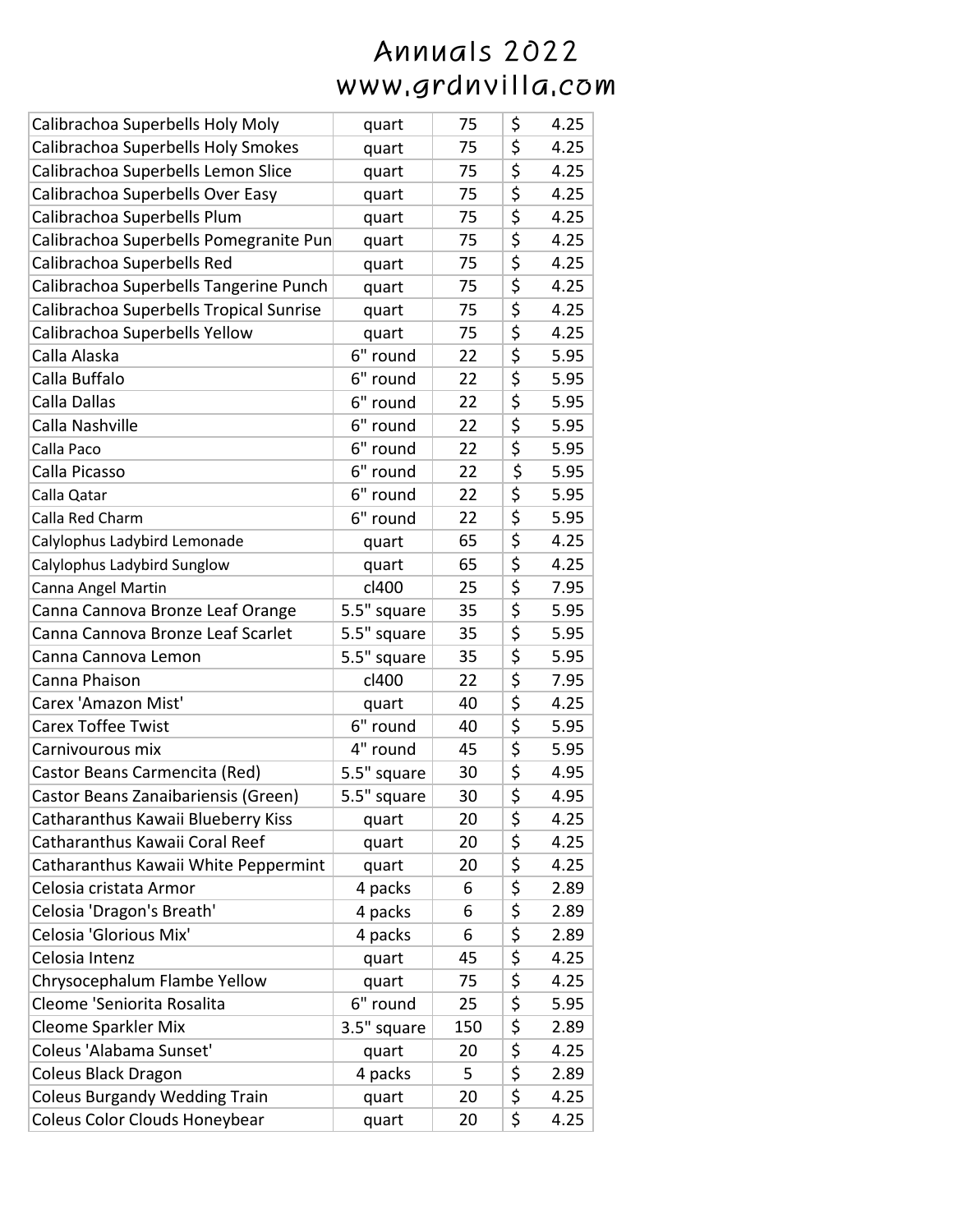| Coleus 'Color Clouds Hottie'               | quart        | 20  | \$                                  | 4.25 |
|--------------------------------------------|--------------|-----|-------------------------------------|------|
| Coleus 'Dark Star'                         | quart        | 20  | \$                                  | 4.25 |
| Coleus 'Dipt in Wine'                      | quart        | 20  | $\overline{\boldsymbol{\zeta}}$     | 4.25 |
| Coleus El Brighto                          | quart        | 75  | \$                                  | 4.25 |
| <b>Coleus 'Fishnet Stockings'</b>          | quart        | 20  | $\overline{\boldsymbol{\zeta}}$     | 4.25 |
| Coleus 'Flamingo'                          | quart        | 20  | \$                                  | 4.25 |
| <b>Coleus Freckles</b>                     | quart        | 75  | \$                                  | 4.25 |
| Coleus 'Glennis'                           | quart        | 20  | \$                                  | 4.25 |
| <b>Coleus Globetrotters Gaga</b>           | quart        | 20  | \$                                  | 4.25 |
| Coleus 'Hipsters Luca'                     | quart        | 20  | $\overline{\boldsymbol{\zeta}}$     | 4.25 |
| Coleus 'Jupiter'                           | quart        | 20  | \$                                  | 4.25 |
| Coleus 'Kingswood Torch'                   | quart        | 20  | \$                                  | 4.25 |
| Coleus 'Kiwi Fern'                         | quart        | 20  | \$                                  | 4.25 |
| <b>Coleus Kong Mix</b>                     | 3.5" square  | 160 | \$                                  | 2.89 |
| <b>Coleus Le Freak</b>                     | quart        | 20  | \$                                  | 4.25 |
| <b>Coleus Main Street Sunset Boulevard</b> | quart        | 45  | $\overline{\boldsymbol{\zeta}}$     | 4.25 |
| <b>Coleus Main Street Wall Street</b>      | quart        | 45  | $\overline{\boldsymbol{\zeta}}$     | 4.25 |
| Coleus 'Mariposa'                          | quart        | 20  | $\overline{\boldsymbol{\zeta}}$     | 4.25 |
| Coleus 'Oxblood'                           | quart        | 20  | $\overline{\boldsymbol{\zeta}}$     | 4.25 |
| Coleus 'Party Time Lime'                   | quart        | 20  | $\overline{\boldsymbol{\zeta}}$     | 4.25 |
| <b>Coleus 'Party Time Pink Fizz</b>        | quart        | 20  | \$                                  | 4.25 |
| <b>Coleus Party Time Ruby Punch</b>        | quart        | 20  | \$                                  | 4.25 |
| Coleus 'Peter's Wonder'                    | quart        | 20  | \$                                  | 4.25 |
| Coleus Premium Sun Choco Covered Che       | 4 packs      | 5   | \$                                  | 2.89 |
| <b>Coleus Premium Sun Watermelon</b>       | 4 packs      | 5   | \$                                  | 2.89 |
| Coleus 'Royale Pineapple Brandy            | quart        | 75  | \$                                  | 4.25 |
| Coleus 'Solar Eclipse'                     | quart        | 20  | \$                                  | 4.25 |
| Coleus 'Solar Flair'                       | quart        | 20  | \$                                  | 4.25 |
| <b>Coleus Strawberry Drop</b>              | quart        | 75  | $\overline{\boldsymbol{\varsigma}}$ | 4.25 |
| Coleus Terra Nova Hipster Zoey             | quart        | 45  | \$                                  | 4.25 |
| Coleus Terra Nova Lumen                    | quart        | 20  | \$                                  | 4.25 |
| Coleus 'Tidbits Tammy'                     | quart        | 20  | \$                                  | 4.25 |
| Coleus Tilt A Whirl                        | quart        | 45  | \$                                  | 4.25 |
| Coleus 'Wild Lime'                         | quart        | 20  | \$                                  | 4.25 |
| <b>Coleus Wildfire Blaze</b>               | quart        | 20  | \$                                  | 4.25 |
| <b>Coleus Wizard Select Mix</b>            | 4 packs      | 5   | $\overline{\boldsymbol{\zeta}}$     | 2.89 |
| Colocasia Coffee Cups                      | trade gallon | 50  | \$                                  | 9.95 |
| Cosmos 'Chocamocha'                        | quart        | 45  | \$                                  | 4.25 |
| <b>Cosmos Cosmic Mix</b>                   | 4 packs      | 6   | \$                                  | 2.89 |
| <b>Cosmos Sonata Carmine</b>               | 4 packs      | 6   | \$                                  | 2.89 |
| <b>Cosmos Sonata Mix</b>                   | 4 packs      | 6   | \$                                  | 2.89 |
| Cuphia Fairy Dust Pink                     | quart        | 75  | \$                                  | 4.25 |
| Cuphia Funny Face                          | quart        | 45  | \$                                  | 4.25 |
| Cuphia Hummingbirds Lunch                  | quart        | 20  | $\overline{\boldsymbol{\zeta}}$     | 4.25 |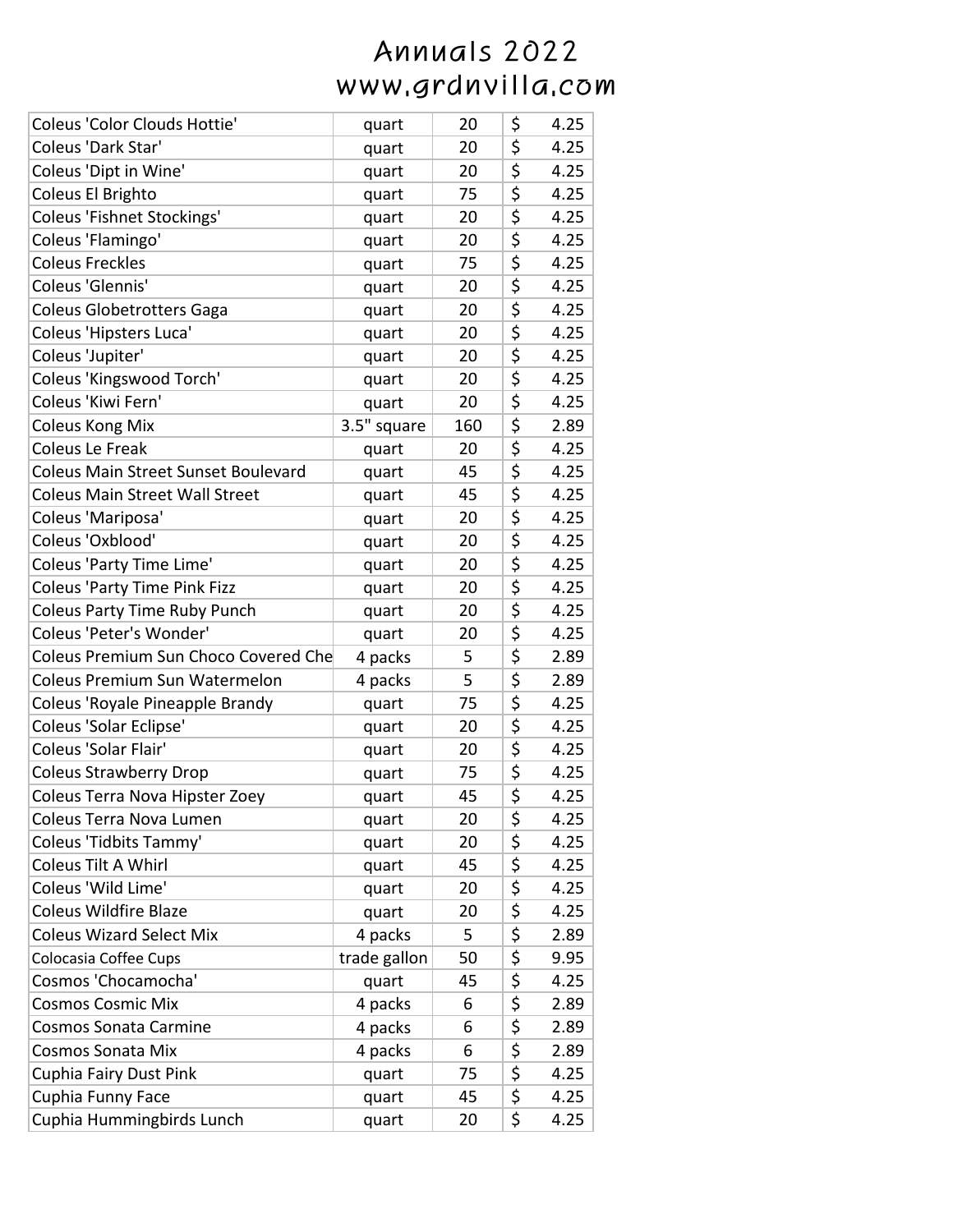| Cuphia Vermillion                       | 6" round    | 70  | \$                              | 4.95  |
|-----------------------------------------|-------------|-----|---------------------------------|-------|
| <b>Cyperus papyrus King Tut</b>         | 6" round    | 45  | \$                              | 5.95  |
| Cyperus papyrus Prince Tut              | 6" round    | 45  | \$                              | 5.95  |
| Dahlia Happy Days Fuschia Halo          | 5.5" square | 45  | \$                              | 4.95  |
| Dahlia Happy Days Orange Red Bicolor    | 5.5" square | 45  | \$                              | 4.95  |
| Dahlia Happy Days Pink                  | 5.5" square | 45  | \$                              | 4.95  |
| Dahlia Happy Days Scarlet               | 5.5" square | 45  | \$                              | 4.95  |
| Dahlia Happy Days Yellow                | 5.5" square | 45  | \$                              | 4.95  |
| Dahlia Happy Single Flame               | 5.5" square | 25  | \$                              | 4.95  |
| Dahlia Happy Single Wink                | 5.5" square | 25  | \$                              | 4.95  |
| Dahlia MegaBloom Berry Blast            | 5.5" square | 45  | \$                              | 4.95  |
| Dahlia MegaBloom Fire                   | 5.5" square | 45  | \$                              | 4.95  |
| Dahlia MegaBloom Passion Fruit          | 5.5" square | 45  | $\overline{\boldsymbol{\zeta}}$ | 4.95  |
| Dahlia 'Mystic Illusion'                | 6" round    | 45  | \$                              | 5.95  |
| Datura Double Purple Petticoats         | 1 gallon    | 16  | \$                              | 9.95  |
| Datura Double Yellow                    | 1 gallon    | 16  | \$                              | 9.95  |
| Dianthus 'Ideal Select Mix'             | 4 packs     | 3   | $\overline{\boldsymbol{\zeta}}$ | 2.89  |
| Dianthus Venti Parfait Crimson          | 4 packs     | 5   | \$                              | 2.89  |
| Dianthus Venti Parfait Strawberry Shade | 4 packs     | 5   | $\overline{\boldsymbol{\zeta}}$ | 2.89  |
| Diascia 'Sundiascia Upright Peach'      | quart       | 20  | \$                              | 4.25  |
| Diascia 'Sundiascia Upright Rose Pink'  | quart       | 20  | \$                              | 4.25  |
| Dichondra 'Silver Falls'                | 6" round    | 25  | \$                              | 5.95  |
| Didelta Silver Strand                   | quart       | 40  | $\overline{\boldsymbol{\zeta}}$ | 4.25  |
| <b>Digiplexis Illumination Flame</b>    | 5.5" square | 25  | \$                              | 4.95  |
| Dipladenia Madina Elegant Velvet Red    | 5.5" square | 18  | \$                              | 4.95  |
| Dipladenia Madinia 'Deep Red'           | 5.5" square | 18  | \$                              | 4.95  |
| Dipladenia Madinia Maximo Light Pink    | 5.5" square | 18  | \$                              | 4.95  |
| Dipladenia Madinia 'Pink'               | 5.5" square | 18  | \$                              | 4.95  |
| Dorothianthus 'Mezoo Trailing Red'      | quart       | 40  | $\overline{\boldsymbol{\zeta}}$ | 4.25  |
| Dracaena indivisa                       | quart       | 75  | \$                              | 4.25  |
| Duranta Gold Edge                       | quart       | 20  | \$                              | 4.25  |
| <b>Dusty Miller</b>                     | 4 packs     | 6   | \$                              | 2.89  |
| Ensete Maurelli                         | 6" round    | 45  | \$                              | 14.95 |
| Euphorbia 'Diamond Frost'               | quart       | 140 | \$                              | 4.25  |
| Euphorbia 'Diamond Mountain             | quart       | 75  | \$                              | 4.25  |
| <b>Evolvulus Blue My Mind</b>           | quart       | 65  | \$                              | 4.25  |
| Fairy pot mix                           | 4" round    | 40  | \$                              | 4.25  |
| Fern mix                                | 4" round    | 40  | \$                              | 4.25  |
| Flowering Kale Nagoya Mix               | 4 packs     | 5   | \$                              | 2.89  |
| Foliage colorful mix                    | 4" round    | 35  | \$                              | 4.25  |
| Foliage Premium mix                     | 4" round    | 35  | \$                              | 4.25  |
| <b>Fuchsia Autumnale</b>                | quart       | 45  | \$                              | 4.25  |
| Fuchsia Blue Eyes                       | quart       | 15  | \$                              | 4.25  |
| Fuchsia 'Dark Eyes'                     | quart       | 15  | \$                              | 4.25  |
|                                         |             |     |                                 |       |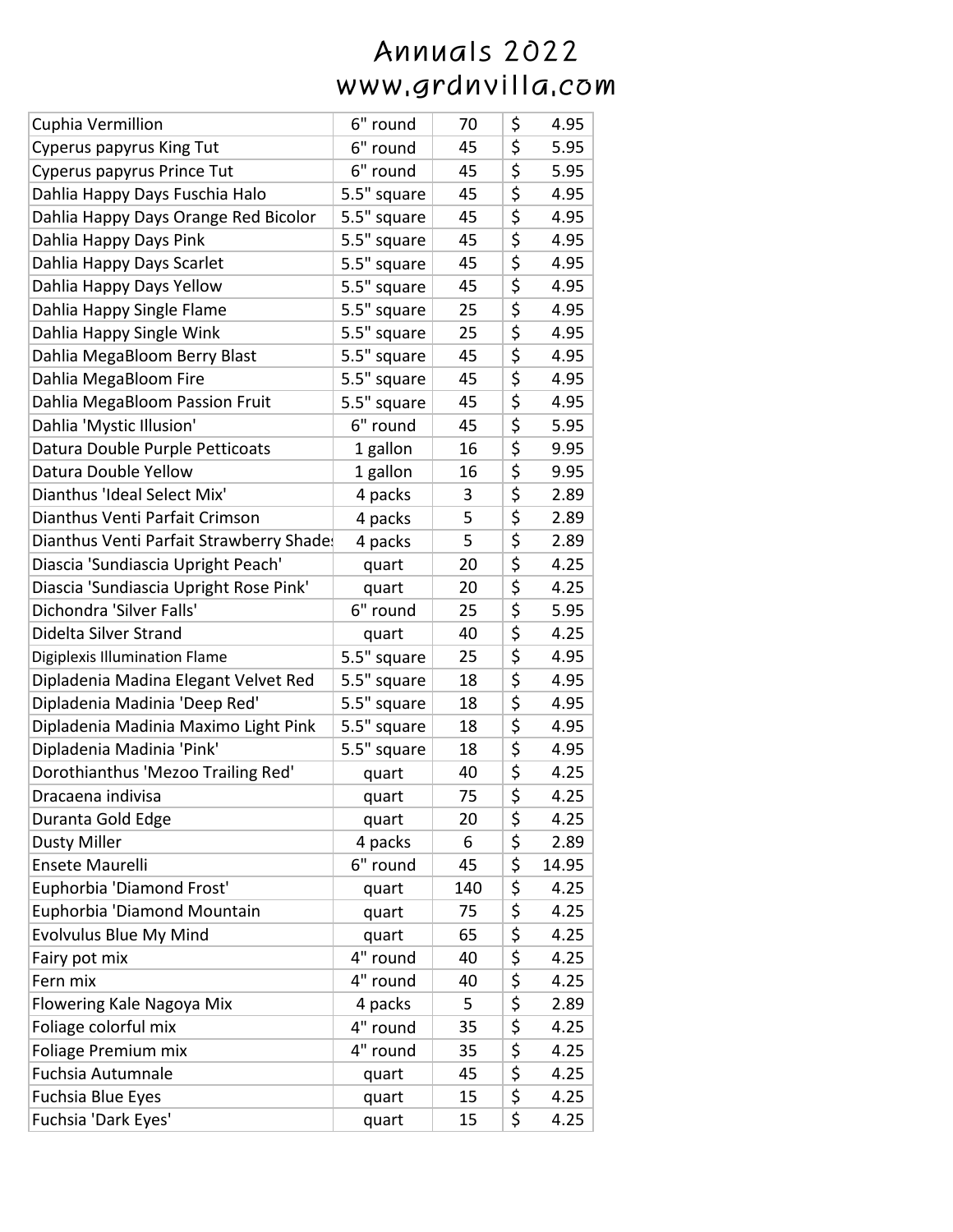| Fuchsia 'Deep Purple'                              | quart       | 15 | \$<br>4.25 |
|----------------------------------------------------|-------------|----|------------|
| Fuchsia Firecracker                                | quart       | 45 | \$<br>4.25 |
| Fuchsia Gartenmeister                              | quart       | 20 | \$<br>4.25 |
| Fuchsia 'Pink Marshmellow'                         | quart       | 15 | \$<br>4.25 |
| <b>Fuchsia Southgate</b>                           | quart       | 15 | \$<br>4.25 |
| <b>Fuchsia White Eyes</b>                          | quart       | 15 | \$<br>4.25 |
| <b>Fuchsia Winston Curchill</b>                    | quart       | 20 | \$<br>4.25 |
| Geranium, inter 'Calliope Large Dark Red           | quart       | 35 | \$<br>4.25 |
| Geranium, inter 'Calliope Large Hot Rose           | quart       | 35 | \$<br>4.25 |
| Geranium, inter 'Calliope Large Lavender           | quart       | 35 | \$<br>4.25 |
| Geranium, inter 'Calliope Large Salmon'            | quart       | 35 | \$<br>4.25 |
| Geranium, inter 'Calliope Medium Crims             | quart       | 35 | \$<br>4.25 |
| Geranium, ivy league Amethyst                      | quart       | 15 | \$<br>4.25 |
| Geranium, ivy league Burgandy                      | quart       | 35 | \$<br>4.25 |
| Geranium, ivy league Burgandy Bicolor              | quart       | 15 | \$<br>4.25 |
| Geranium, ivy league Cherry Blossom                | quart       | 15 | \$<br>4.25 |
| Geranium, regal 'Aristo Black Velvet'              | 6" round    | 15 | \$<br>5.95 |
| Geranium, regal 'Aristo Velvet Red '               | 6" round    | 15 | \$<br>5.95 |
| Geranium, regal Candy Flowers Peach Clo            | 6" round    | 15 | \$<br>5.95 |
| Geranium, regal 'Candy Flowers Violet'             | 6" round    | 15 | \$<br>5.95 |
| Geranium, spec Chocolate Cherry                    | quart       | 20 | \$<br>4.25 |
| Geranium, spec Mrs. Pollack                        | quart       | 20 | \$<br>4.25 |
| Geranium, spec Tall Dark and Hndsm Blo 5.5" square |             | 15 | \$<br>4.95 |
| Geranium, spec Tall Dark and Hndsm Hol 5.5" square |             | 15 | \$<br>4.95 |
| Geranium, spec 'Vancouver Centennial'              | quart       | 45 | \$<br>4.25 |
| Geranium, zonal 'Americana Dark Red                | quart       | 90 | \$<br>4.25 |
| Geranium, zonal Rosalie Antique Salmon             | quart       | 20 | \$<br>4.25 |
| Geranium, zonal 'Tango Violet'                     | quart       | 20 | \$<br>4.25 |
| Gerbera Cartwheel Strawberry Twist                 | quart       | 45 | \$<br>4.25 |
| Gerbera Majorette Mix                              | 5.5" square | 30 | \$<br>4.95 |
| German Ivy Wax Leaf Variegated                     | quart       | 20 | \$<br>4.25 |
| Gomphrena Truffula Pink                            | 6" round    | 25 | \$<br>5.95 |
| Gypsophila 'Gypsy Deep Rose'                       | 4 packs     | 5  | \$<br>2.89 |
| <b>Helianthus Suncredible Saturn</b>               | 6" round    | 25 | \$<br>5.95 |
| Helichrysum Icicles                                | quart       | 20 | \$<br>4.25 |
| Helichrysum Licorice                               | quart       | 45 | \$<br>4.25 |
| Heliotropium Augusta Lavender                      | quart       | 75 | \$<br>4.25 |
| Heliotropium 'Scentropia Dark Blue'                | quart       | 45 | \$<br>4.25 |
| <b>Hibiscus Mahogany Splendor</b>                  | 5.5" square | 30 | \$<br>4.25 |
| Hypoestes Hippo Red Improved                       | quart       | 75 | \$<br>4.25 |
| Hypoestes Hippo Rose                               | quart       | 75 | \$<br>4.25 |
| <b>Hypoestes Splash White</b>                      | quart       | 45 | \$<br>4.25 |
| Impatiens dbl Silouette Red                        | quart       | 15 | \$<br>4.25 |
| Impatiens dbl Silouette Rose                       | quart       | 15 | \$<br>4.25 |
|                                                    |             |    |            |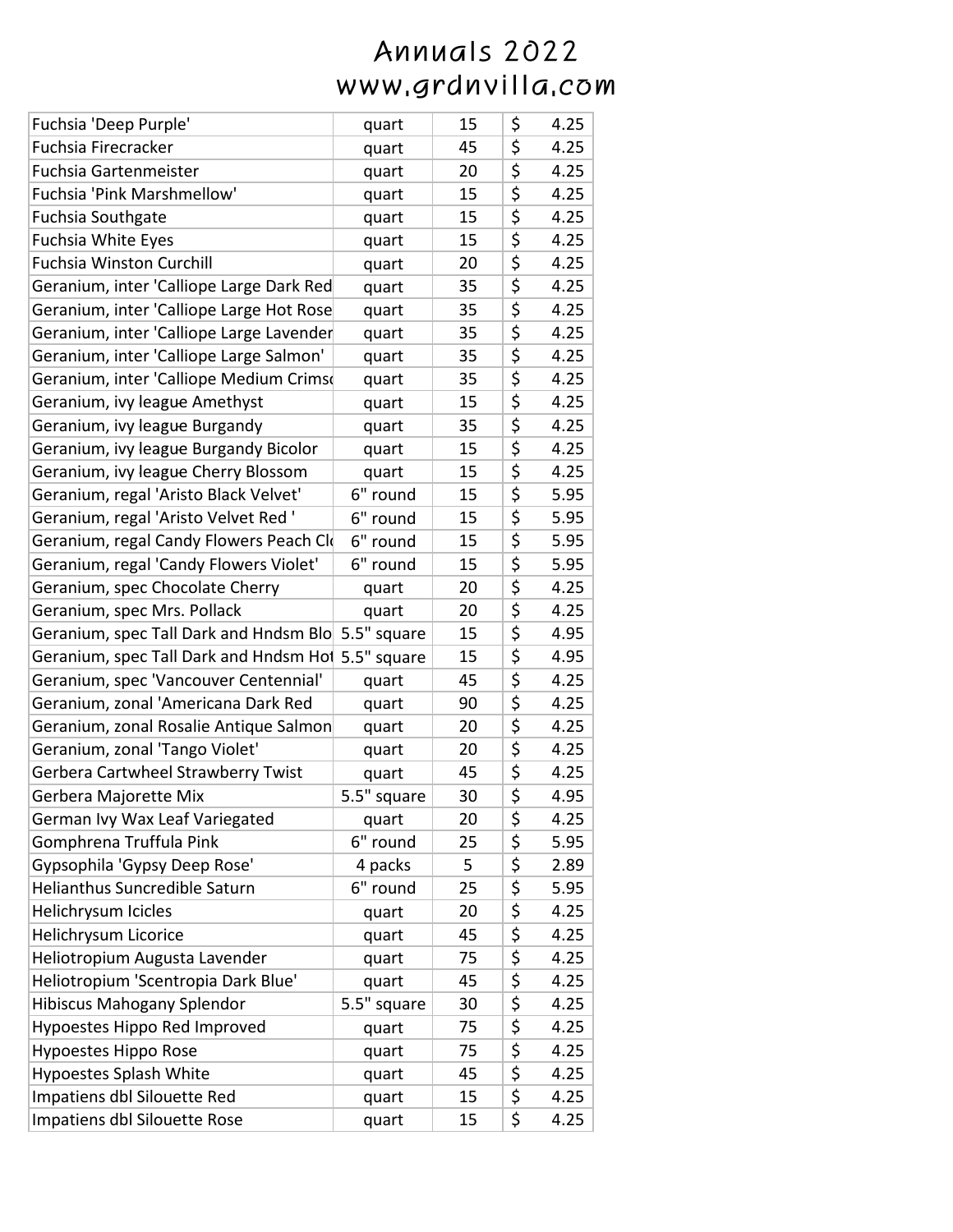| Impatiens NG Roller Coaster Hot Pink              | quart       | 35  | \$<br>4.25 |
|---------------------------------------------------|-------------|-----|------------|
| <b>Impatiens NG Roller Coaster Tangy Taffy</b>    | quart       | 35  | \$<br>4.25 |
| Impatiens SE Bright Orange                        | 4 packs     | 5   | \$<br>2.89 |
| Impatiens SE 'Paradise Mix'                       | 4 packs     | 10  | \$<br>2.89 |
| Impatiens SE XP Blue Pearl                        | 4 packs     | 5   | \$<br>2.89 |
| Impatiens SE XP 'Pink'                            | 4 packs     | 5   | \$<br>2.89 |
| Impatiens SE XP 'Punch'                           | 4 packs     | 5   | \$<br>2.89 |
| Impatiens SE XP 'Red'                             | 4 packs     | 5   | \$<br>2.89 |
| Impatiens SE XP 'Salmon Splash'                   | 4 packs     | 5   | \$<br>2.89 |
| Impatiens SE XP 'Violet'                          | 4 packs     | 5   | \$<br>2.89 |
| Impatiens SE XP 'White'                           | 4 packs     | 5   | \$<br>2.89 |
| Impatiens sunpatiens Compact Electric C           | quart       | 35  | \$<br>4.25 |
| Impatiens sunpatiens Compact Fire Red             | quart       | 35  | \$<br>4.25 |
| Impatiens sunpatiens Compact Pink Cand            | quart       | 35  | \$<br>4.25 |
| Impatiens sunpatiens Compact Royal Ma             | quart       | 35  | \$<br>4.25 |
| Impatiens sunpatiens Compact Trop Rose            | quart       | 35  | \$<br>4.25 |
| Impatiens sunpatiens Vigorous Corona              | quart       | 35  | \$<br>4.25 |
| Impatiens sunpatiens Vigorous Sweethea            | quart       | 35  | \$<br>4.25 |
| Impatiens sunpatiens Vigorous Trop Saln           | quart       | 35  | \$<br>4.25 |
| Ipomea 'Blackie'                                  | quart       | 65  | \$<br>4.25 |
| Ipomea 'Margarita'                                | quart       | 200 | \$<br>4.25 |
| Ipomea Sweet Cariline Red Hawk                    | quart       | 65  | \$<br>4.25 |
| Ipomea Sweet Caroline Jet Black                   | quart       | 65  | \$<br>4.25 |
| Ipomea Sweet Caroline Sweetheart Red              | quart       | 65  | \$<br>4.25 |
| Ipomea vine alba Moonflower                       | 5.5" square | 20  | \$<br>4.95 |
| Ipomea vine Morning Glory Chocolate               | 5.5" square | 20  | \$<br>4.95 |
| Ipomea vine Morning Glory Flying Sauce            | 5.5" square | 20  | \$<br>4.95 |
| Ipomea vine Morning Glory Knowlains B 5.5" square |             | 20  | \$<br>4.95 |
| Jamesbrittania Stardom                            | quart       | 40  | \$<br>4.25 |
| Jamesbrittenia Safari Dawn                        | quart       | 75  | \$<br>4.25 |
| Juncus 'Blue Arrows'                              | quart       | 40  | \$<br>4.25 |
| Lantana Bandana (Orange NA) Gold                  | quart       | 40  | \$<br>4.25 |
| Lantana Bandana Cherry Sunrise                    | quart       | 40  | \$<br>4.25 |
| Lantana Bandana Peach                             | quart       | 40  | \$<br>4.25 |
| Lantana Bandana Pink                              | quart       | 40  | \$<br>4.25 |
| Lantana Bandolero Pineapple                       | quart       | 40  | \$<br>4.25 |
| Lantana Luscious Berry Blend                      | quart       | 70  | \$<br>4.25 |
| Lantana Luscious Marmalade                        | quart       | 70  | \$<br>4.25 |
| Lantana Luscious Royale Red Zone                  | quart       | 70  | \$<br>4.25 |
| Lobelia Regatta Blue Splash                       | 4 packs     | 6   | \$<br>2.89 |
| Lobelia Regatta Midnight Blue                     | 4 packs     | 6   | \$<br>2.89 |
| Lobelia Regatta Rose                              | 4 packs     | 6   | \$<br>2.89 |
| Lobelia 'Techno Dark Blue'                        | quart       | 40  | \$<br>4.25 |
| Lobelia 'Techno Electric Blue'                    | quart       | 40  | \$<br>4.25 |
|                                                   |             |     |            |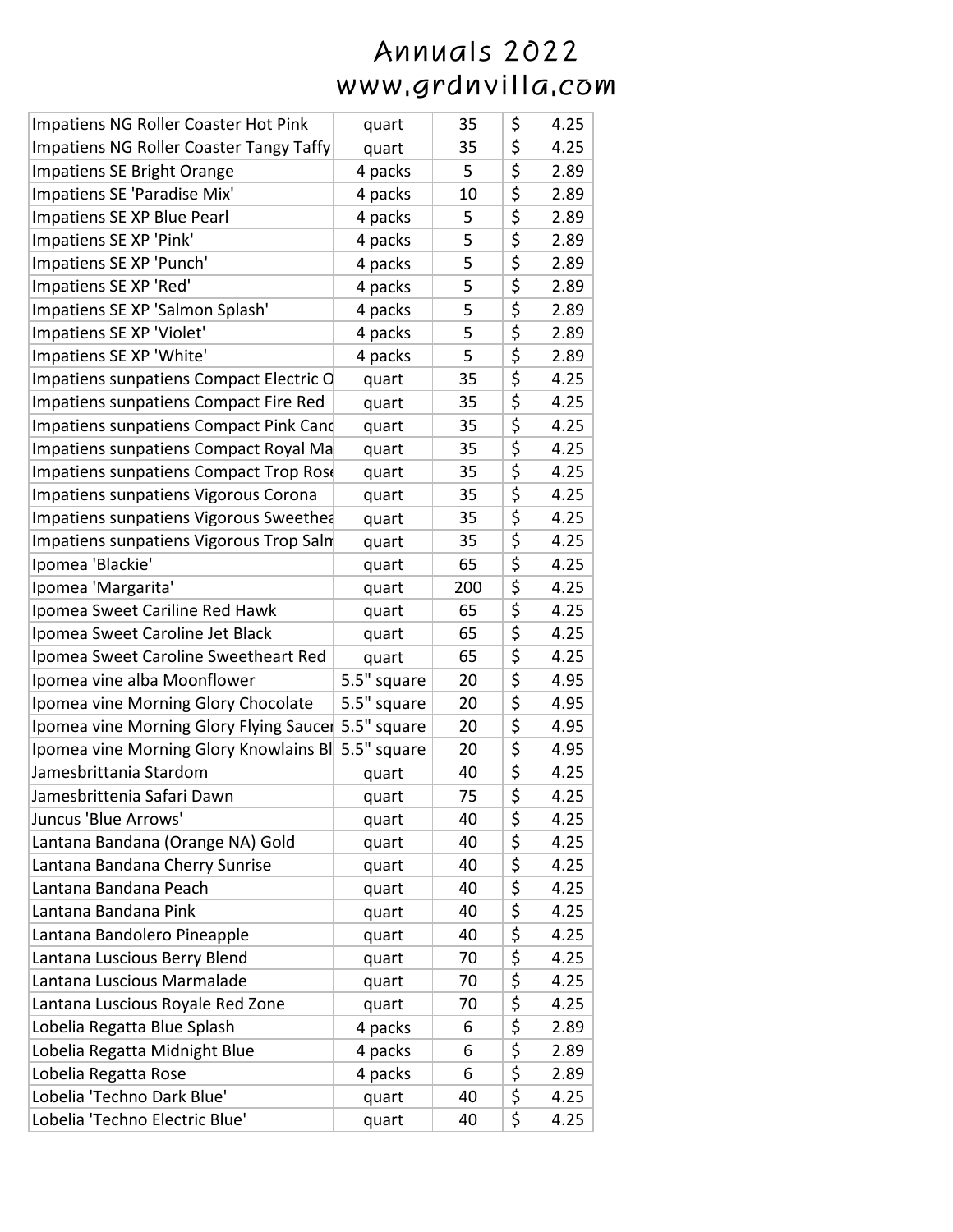| Lobelia Techno Violet Imp             | quart       | 40 | \$<br>4.25 |
|---------------------------------------|-------------|----|------------|
| Lobelia Techno White                  | quart       | 40 | \$<br>4.25 |
| Lobularia Moonlight Knight            | quart       | 70 | \$<br>4.25 |
| Lobularia Violet Knight               | quart       | 70 | \$<br>4.25 |
| Lobularia 'White Knight'              | quart       | 70 | \$<br>4.25 |
| Lophospermum 'Lofos Compact Rose'     | 5.5" square | 34 | \$<br>4.95 |
| Lophospermum 'Lofos Compact White'    | 5.5" square | 34 | \$<br>4.95 |
| Lophospermum 'Lofos Wine Red          | 5.5" square | 34 | \$<br>4.95 |
| Lysimachia 'Goldilocks'               | quart       | 90 | \$<br>4.25 |
| Lysimachia Midnight Sun               | quart       | 45 | \$<br>4.25 |
| Lysimachia Waikiki Sunset             | quart       | 75 | \$<br>4.25 |
| Marigold Bonanza Mix                  | 4 packs     | 10 | \$<br>2.89 |
| Marigold Antigua Mix                  | 4 packs     | 10 | \$<br>2.89 |
| Marigold Inca II Mix                  | 4 packs     | 10 | \$<br>2.89 |
| Marogold Strawberry Blonde            | 4 packs     | 6  | \$<br>2.89 |
| Mimulus Mai Tai                       | quart       | 45 | \$<br>4.25 |
| <b>Moss Mix</b>                       | 4" round    | 75 | \$<br>4.25 |
| Nassella 'Pony Tails'                 | quart       | 20 | \$<br>4.25 |
| Nasturtium Alaska                     | 4.5         | 45 | \$<br>3.29 |
| Nasturtium Out of Africa              | 4.5         | 45 | \$<br>3.29 |
| Nemesia Escential Banana Split        | quart       | 40 | \$<br>4.25 |
| Nemesia Escential Blackberry          | quart       | 40 | \$<br>4.25 |
| Nemesia Escential Pinkberry           | quart       | 40 | \$<br>4.25 |
| Nemesia Escential Raspberry Lemonade  | quart       | 40 | \$<br>4.25 |
| Nemesia Escential Sugarberry          | quart       | 40 | \$<br>4.25 |
| Nemesia 'Nesia Snow Angel'            | quart       |    | \$<br>4.25 |
| Nemesia 'Nesia Tropical'              | quart       | 60 | \$<br>4.25 |
| Nemisia 'Sunsatia Blood Orange'       | quart       | 65 | \$<br>4.25 |
| Nemisia 'Sunsatia Cranberry Red       | quart       | 65 | \$<br>4.25 |
| Ornamental Pepper Midnight Fire       | 4 packs     | 3  | \$<br>2.89 |
| Ornamental Pepper Sedona Sun          | 4 packs     | 3  | \$<br>2.89 |
| Osteospermum (Zion Cop Am) Trade Sur  | quart       | 45 | \$<br>4.25 |
| Osteospermum (Zion Denim BI) Oscade F | quart       | 45 | \$<br>4.25 |
| Osteospermum 4-D Berry White          | quart       | 45 | \$<br>4.25 |
| Osteospermum Osticade Daybreak        | quart       | 45 | \$<br>4.25 |
| <b>Osteospermum 'Zion Morning Sun</b> | quart       | 45 | \$<br>4.25 |
| Osteospermum 'Zion Purple Sun'        | quart       | 45 | \$<br>4.25 |
| Osteospermum 'Zion Red'               | quart       | 45 | \$<br>4.25 |
| Oxalis 'Molten Lava'                  | quart       | 90 | \$<br>4.25 |
| Oxalis 'Zinfandel'                    | quart       | 90 | \$<br>4.25 |
| Pansy Delta Premium Mix               | 4 packs     | 6  | \$<br>2.89 |
| Pansy Frizzle Sizzle                  | 4 packs     | 6  | \$<br>2.89 |
| Passiflora 'Blue Bahama'              | 5.5" square | 25 | \$<br>4.95 |
| Pennisetum 'Fireworks'                | 6" round    | 25 | \$<br>5.95 |
|                                       |             |    |            |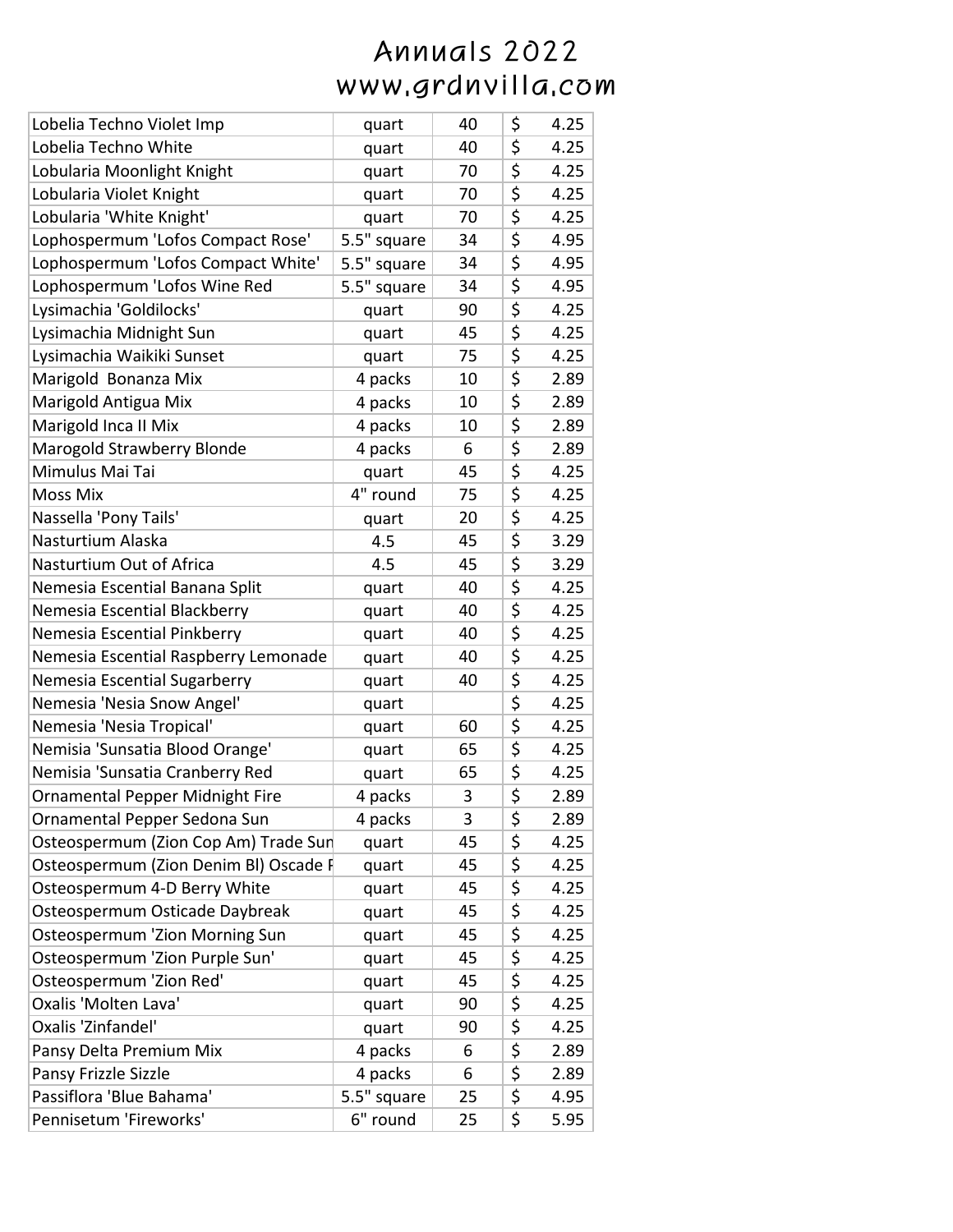| Pennisetum 'Rubrum'                    | 6" round     | 55  | \$<br>5.95 |
|----------------------------------------|--------------|-----|------------|
| Pennisetum Skyrocket                   | 6" round     | 25  | \$<br>5.95 |
| Pennisetum Vertigo                     | trade gallon | 25  | \$<br>7.95 |
| <b>Pentas Sunstar Pink</b>             | quart        | 75  | \$<br>4.25 |
| Pentas Sunstar Red                     | quart        | 75  | \$<br>4.25 |
| Petchoa 'Supercal Blue'                | quart        | 30  | \$<br>4.25 |
| Petchoa Supercal Bordeaux              | quart        | 30  | \$<br>4.25 |
| Petchoa Supercal Caramel Yellow        | quart        | 30  | \$<br>4.25 |
| Petchoa 'Supercal Cinnamon'            | quart        | 30  | \$<br>4.25 |
| Petchoa 'Supercal French Vanilla'      | quart        | 30  | \$<br>4.25 |
| Petchoa Supercal Royal Red             | quart        | 30  | \$<br>4.25 |
| Petchoa Supercal Snowberry White       | quart        | 30  | \$<br>4.25 |
| Petchoa 'Supercal Sunray Pink'         | quart        | 30  | \$<br>4.25 |
| Petchoa 'Supercal Yellow Sun           | quart        | 30  | \$<br>4.25 |
| Petunia 'Crazytunia Black Mamba'       | quart        | 80  | \$<br>4.25 |
| Petunia 'Crazytunia Blackberry Jam     | quart        | 45  | \$<br>4.25 |
| Petunia 'Crazytunia Cherry Cheesecake' | quart        | 45  | \$<br>4.25 |
| Petunia 'Crazytunia Cosmic Purple'     | quart        | 45  | \$<br>4.25 |
| Petunia 'Crazytunia Lucky Lilac        | quart        | 45  | \$<br>4.25 |
| Petunia 'Crazytunia Mayan Sunset       | quart        | 45  | \$<br>4.25 |
| Petunia 'Crazytunia Moonstruck'        | quart        | 45  | \$<br>4.25 |
| Petunia 'Crazytunia Razzmatazz         | quart        | 45  | \$<br>4.25 |
| Petunia 'Crazytunia Terracotta Imp     | quart        | 45  | \$<br>4.25 |
| Petunia 'Crazytunia Tiki Torch         | quart        | 45  | \$<br>4.25 |
| Petunia 'Daddy Mix'                    | 4 packs      | 5   | \$<br>2.89 |
| Petunia 'Dreams Mix'                   | 4 packs      | 5   | \$<br>2.89 |
| Petunia DuraBloom Purple               | quart        | 45  | \$<br>4.25 |
| Petunia 'Easy Wave Blue'               | 3.5" square  | 144 | \$<br>2.89 |
| Petunia 'Easy Wave Pink Passion'       | 3.5" square  | 144 | \$<br>2.89 |
| Petunia 'Easy Wave Red Velour'         | 3.5" square  | 144 | \$<br>2.89 |
| Petunia Fun House Potpourri            | quart        | 45  | \$<br>4.25 |
| Petunia Headliner Night Sky            | quart        | 120 | \$<br>4.25 |
| Petunia Headliner Starry Sky Burgandy  | quart        | 80  | \$<br>4.25 |
| Petunia Splash Dance Poppin Pink       | quart        | 40  | \$<br>4.25 |
| Petunia Splash Dance Purple Polka      | quart        | 20  | \$<br>4.25 |
| Petunia Starlet Midnight Sky           | quart        | 40  | \$<br>4.25 |
| Petunia Supertunia Bermuda Beach       | quart        | 60  | \$<br>4.25 |
| Petunia Supertunia Black Cherry        | quart        | 60  | \$<br>4.25 |
| Petunia Supertunia Blue Skies          | quart        | 60  | \$<br>4.25 |
| Petunia Supertunia Bordeaux            | quart        | 60  | \$<br>4.25 |
| Petunia 'Supertunia Honey'             | quart        | 60  | \$<br>4.25 |
| Petunia 'Supertunia Latte'             | quart        | 60  | \$<br>4.25 |
| Petunia Supertunia Limoncello          | quart        | 60  | \$<br>4.25 |
| Petunia Supertunia Picasso In Purple   | quart        | 60  | \$<br>4.25 |
|                                        |              |     |            |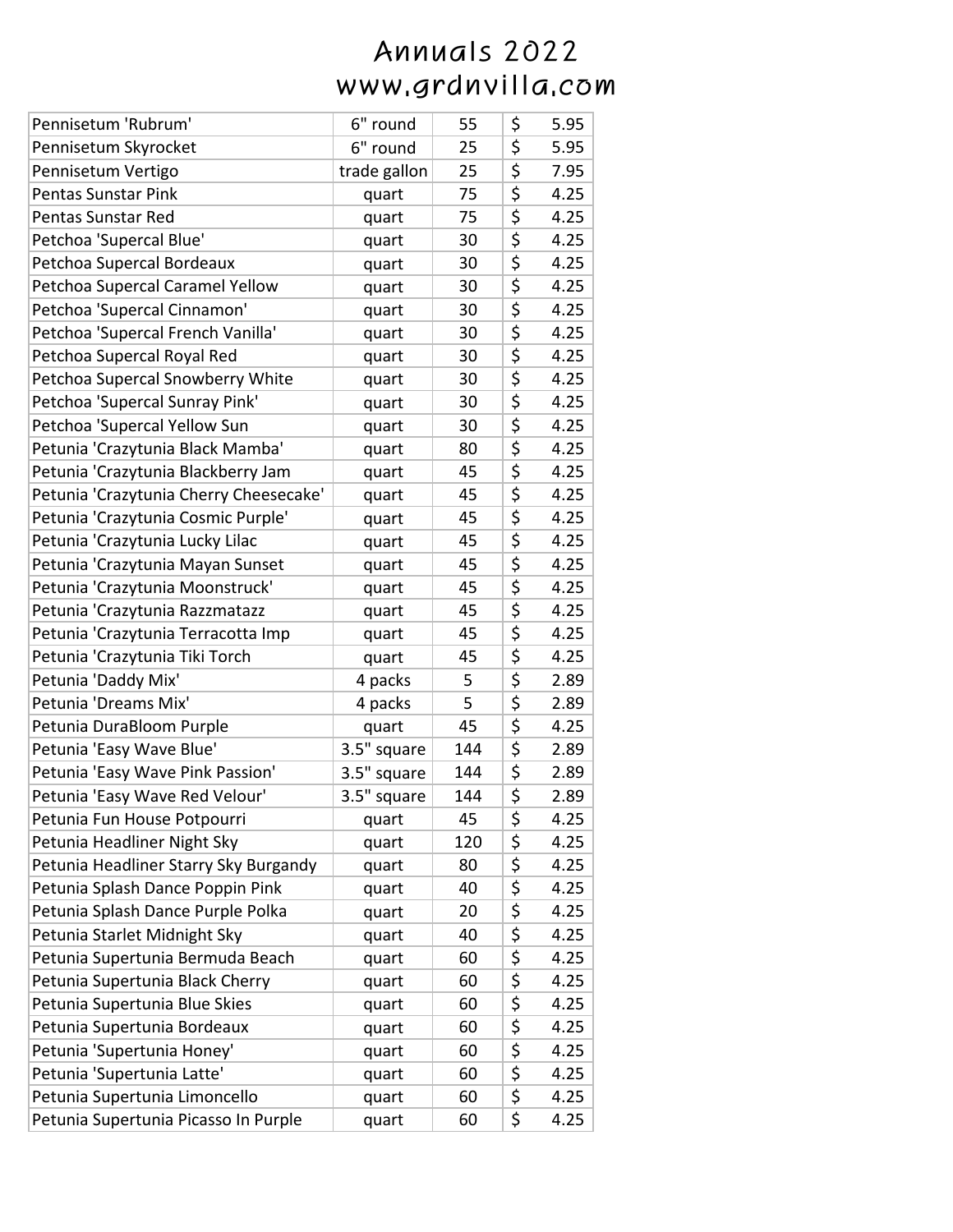| quart                                           | 60  | \$<br>4.25 |
|-------------------------------------------------|-----|------------|
| quart                                           | 60  | \$<br>4.25 |
| quart                                           | 60  | \$<br>4.25 |
| quart                                           | 120 | \$<br>4.25 |
| quart                                           | 120 | \$<br>4.25 |
| quart                                           | 40  | \$<br>4.25 |
| quart                                           | 40  | \$<br>4.25 |
| quart                                           | 40  | \$<br>4.25 |
| quart                                           | 40  | \$<br>4.25 |
| 3.5" square                                     | 144 | \$<br>2.89 |
| 3.5" square                                     | 144 | \$<br>2.89 |
| quart                                           | 20  | \$<br>4.25 |
| quart                                           | 70  | \$<br>4.25 |
| quart                                           | 70  | \$<br>4.25 |
| quart                                           | 70  | \$<br>4.25 |
| quart                                           | 40  | \$<br>4.25 |
| quart                                           | 20  | \$<br>4.25 |
| quart                                           | 20  | \$<br>4.25 |
| quart                                           | 40  | \$<br>4.25 |
| quart                                           | 40  | \$<br>4.25 |
| quart                                           | 40  | \$<br>4.25 |
| Portulaca Color Blast Watermelon Punch<br>quart | 40  | \$<br>4.25 |
| 4 packs                                         | 10  | \$<br>2.89 |
| 4 packs                                         | 6   | \$<br>2.89 |
| quart                                           | 75  | \$<br>4.25 |
| 5.5" square                                     | 20  | \$<br>4.95 |
| 5.5" square                                     | 20  | \$<br>4.95 |
| 5.5" square                                     | 20  | \$<br>4.95 |
| 5.5" square                                     | 30  | \$<br>4.95 |
| quart                                           | 45  | \$<br>4.25 |
| 6" round                                        | 45  | \$<br>5.95 |
| 6" round                                        | 45  | \$<br>5.95 |
| 6" round                                        | 45  | \$<br>5.95 |
| 6" round                                        | 20  | \$<br>5.95 |
| 6" round                                        | 45  | \$<br>5.95 |
| quart                                           | 40  | \$<br>4.25 |
| quart                                           | 40  | \$<br>4.25 |
| 6" round                                        | 45  | \$<br>5.95 |
| 6" round                                        | 45  | \$<br>5.95 |
| 4 packs                                         | 5   | \$<br>2.89 |
| quart                                           | 45  | \$<br>4.25 |
| quart                                           | 45  | \$<br>4.25 |
| quart                                           | 45  | \$<br>4.25 |
| 5.5" square                                     | 40  | \$<br>5.95 |
|                                                 |     |            |